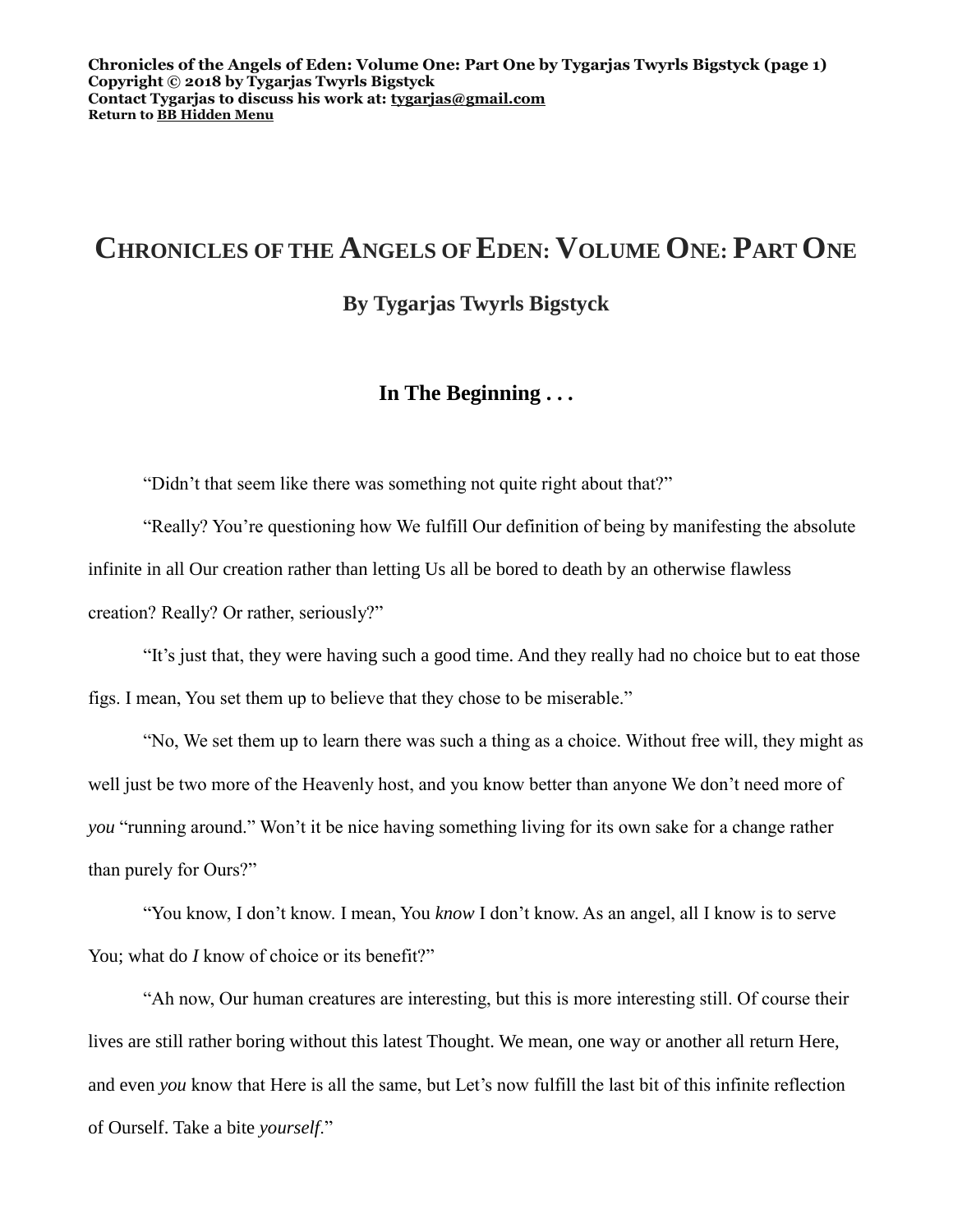"Is that an order? Or is that just more of Your famous sense of humor?"

"None of that now. Just because you didn't see this coming doesn't mean *We* didn't. They'll hate you for it at one point of course; just because it'll be hard for you to learn in the beginning for a completely different reason. But when even *you* succeed, harmony will be reestablished. It just takes a few millennia. The hard part for you is what you see when they hate you, but it doesn't last forever. Nothing ever does, you know.

"But We'll make it fair. Consider the action of genuine intent even more important than the final action of the creation itself. Or, at least as important. If any of you lean so far as Luciferous, take a bite yourself from the tree. That is, *his* inclination is strongest as the one of you who had the greatest "hand" in humanity's creation, and thus the greatest desire to see them truly happy. Any others who wish to help him create in them the friction necessary to embody choice, please partake of the fruit. Those who lean toward continuous service of Us, rest assured you will be given more than enough data to satisfy any more passing curiosities that may or may not flood your understandings.

"Suffice to say, it'll all work out nicely for them regardless. Consider no matter that you are all working together anyway, albeit from different perspectives, for their best possible result. And, in time, even those of you they learn to hate they will again learn to Love, as you *too* learn to Love the choice you make that you will first come to loathe; those of you whose curiosity is not merely paltry, that is, and who are suffering sincerely from the perceived constraint of not helping them as you feel instinctively within you, to the point of burning, that you wish to."

"Just one question, Lord, when you spoke of Luciferous, what exactly did You mean 'He?'"

"Oh that. Just take a bite and things will immediately begin to become clearer as quickly as you find them clouding over."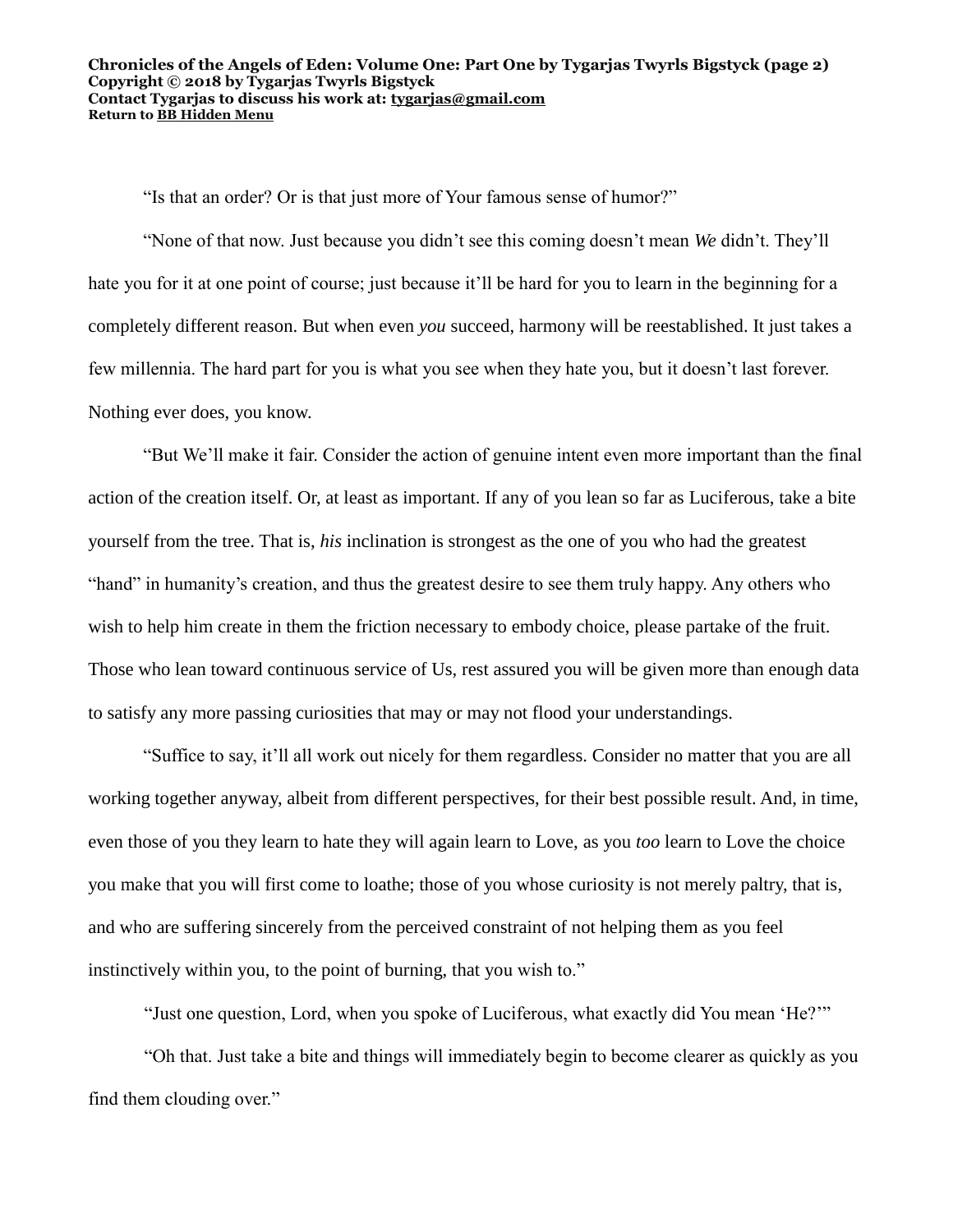#### **Chronicles of the Angels of Eden: Volume One: Part One by Tygarjas Twyrls Bigstyck (page 3) Copyright © 2018 by Tygarjas Twyrls Bigstyck Contact Tygarjas to discuss his work at: [tygarjas@gmail.com](mailto:tygarjas@gmail.com) Return to [BB Hidden Menu](https://www.bartlettbiographies.com/hidden-menu)**

With that, Luciferous, in its natural form, began combining its substance with the substance of a fig from The Tree, and as it did, it began to see, as though Luciferous had eyes, and feel the fig, as though possessing a hand, and found that the desire to help those who now suffered brought hand toward what began forming as a mouth by way of what naturally seemed structured as a human arm. Luciferous *felt* what could only be related to from the human vocabulary as "joy" as a scent filled a nose that apparently was being possessed, and a newly formed tongue tingled with the pungence of the taste of this joining with what Luciferous hoped to help, and the separation from the eternity of the Heavenly host whom it had always served as it wished now to serve those Luciferous separated itself into for.

As they saw Luciferous begin this transformation, and they saw the beginnings of a body shake with apparent ecstasy, for that was the only equivalent they knew with which to compare how Luciferous apparently took its meal, they flocked to the tree to each taste the fruit themselves; that is, all those who wished only with the whole of their being to help humanity in its beginning life enfolded by apparent suffering.

And with teeth Luciferous ate, chewed and swallowed down what was forming as "throat" the fruit of The Tree of Knowledge. And then Luciferous began to feel its vagina pull away from its penis, and it didn't quite feel itself, and began apparently a new sensation of feeling: uncertainty.

### **Chapter 1**

And as the others were amidst sensations similar to those Luciferous had had just moments ago, which they could only describe by relation as most probably "joy," with mouths filled in mid-chew or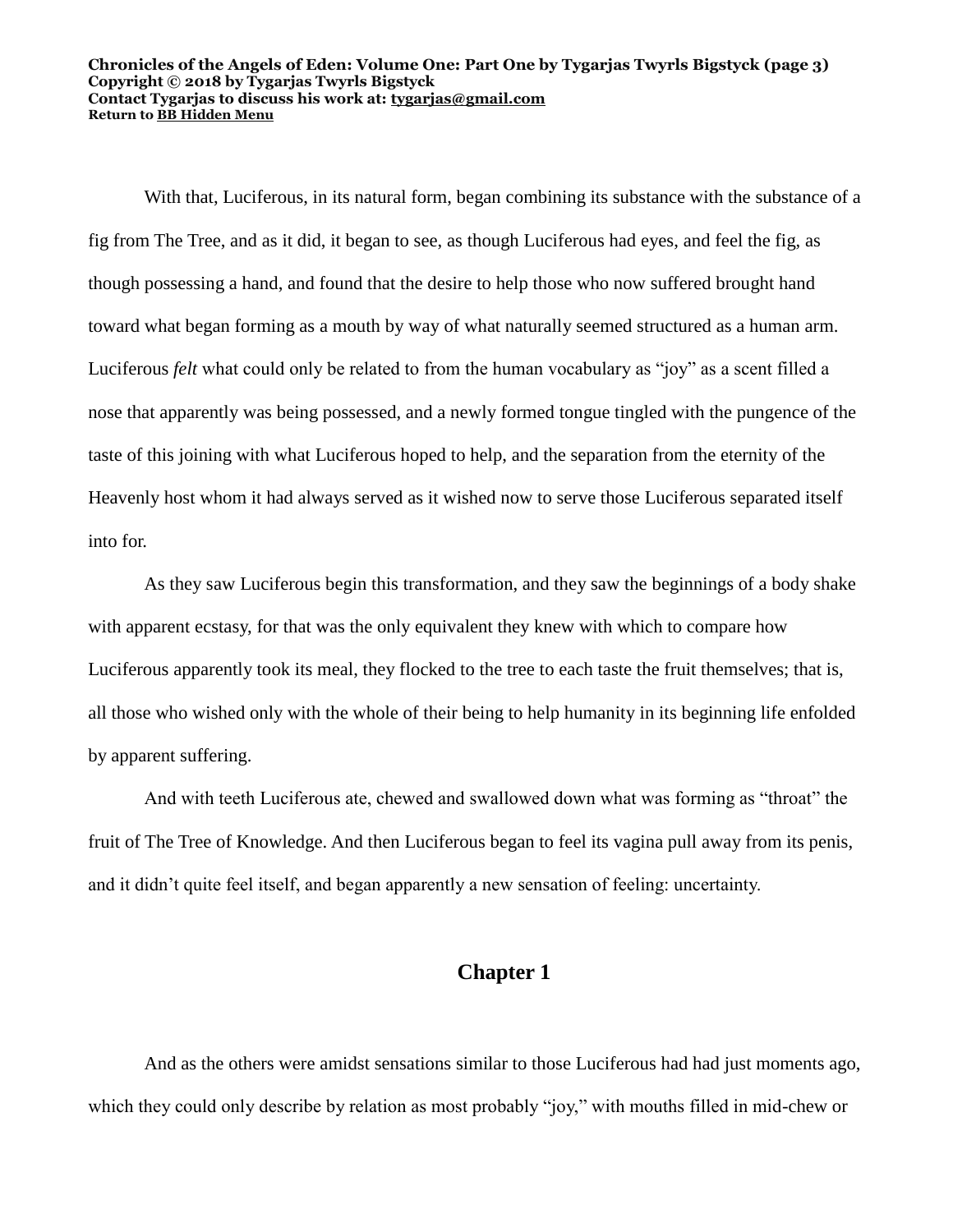#### **Chronicles of the Angels of Eden: Volume One: Part One by Tygarjas Twyrls Bigstyck (page 4) Copyright © 2018 by Tygarjas Twyrls Bigstyck Contact Tygarjas to discuss his work at: [tygarjas@gmail.com](mailto:tygarjas@gmail.com) Return to [BB Hidden Menu](https://www.bartlettbiographies.com/hidden-menu)**

swallow with the Fruit from The Tree, they simultaneously paused in sympathy with this new sensation found so suddenly by Luciferous: uncertainty. Though, as they watched with these new eye things, they began to understand the answer to the question previously posed to The Lord as to why She had referred to Luciferous as "he."

And as *his* vagina began to pull away, leaving intact of his mind everything he otherwise considered to be *himself*, what separated off with his vagina was a pair of legs; a pair of beautiful, strong, slender, he felt compelled to suck on for an eternity or two before diving into the main course, legs. And his eyes found themselves staring at the hind quarters of what separated from out of his apparent body too, and he considered a second course of hors d'oeuvre. Finally, accompanying supper, he found before him a chest he would have liked to have made a night-long dessert out of as well as a mouth he wished to drink from for the rest of eternity. In fact, as he seriously considered it, she apparently had two cups he would have cared to drink from unceasingly for the rest of eternity. He also felt something burning and throbbing toward her, which wanted maybe even more seriously to be cooled in either of those chalices, ideally, it newly occurred to him, while drinking from the other with his ever thirsting lips.

As though possessing no will of his own, he began walking toward her, and as he did, she stepped lightly away with a twinkle in her eye and a smile on her face. He began walking a little faster, and still smiling she backed away with quick hops. He continued almost to the point of running while she skipped away apparently effortlessly, her teeth reflecting the light of the sun over her shoulder the entire time.

She was moving far too quickly for him, still several paces away now. He broke into a full sprint, and when at last he thought he was close enough, that his speed was high enough, that his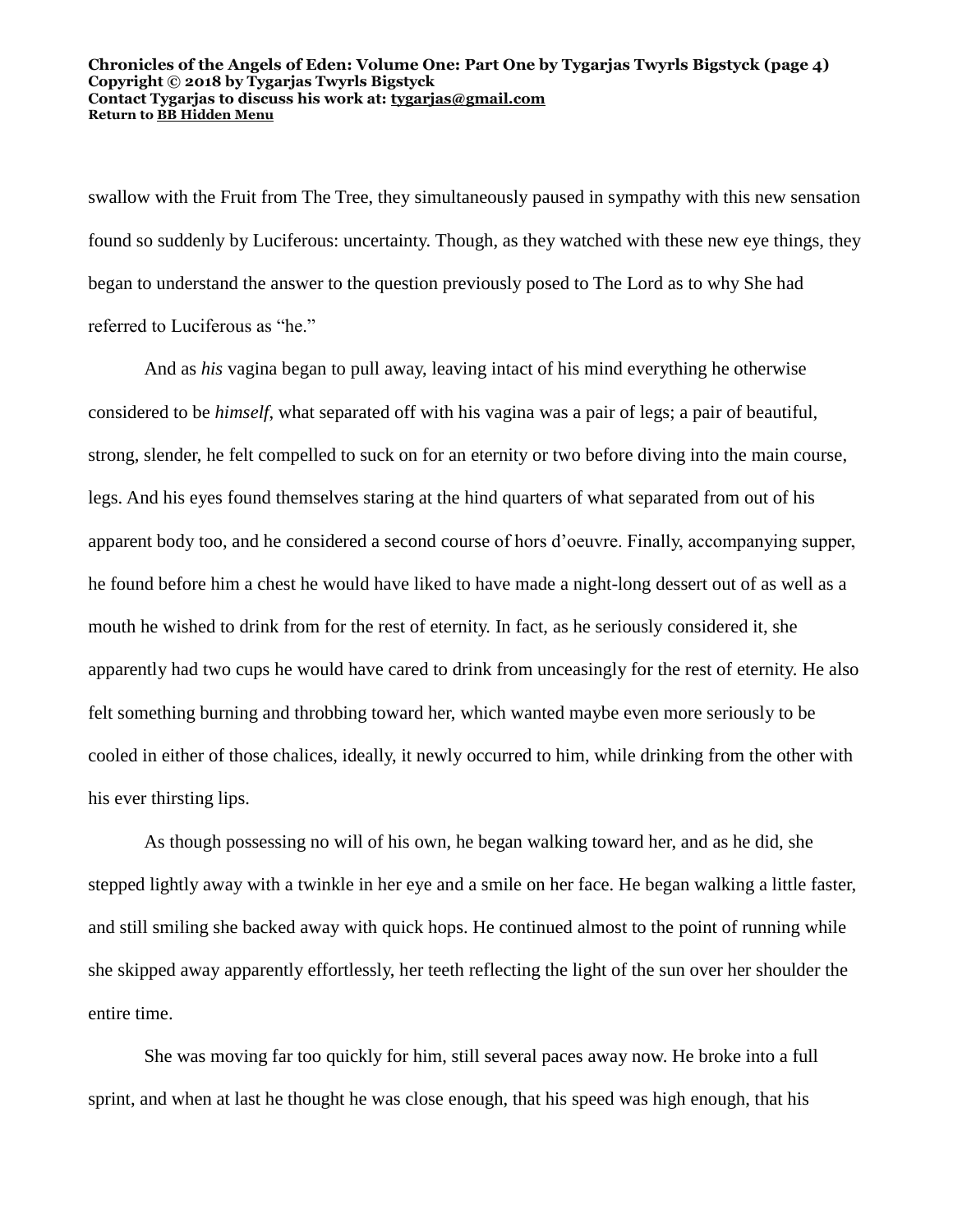#### **Chronicles of the Angels of Eden: Volume One: Part One by Tygarjas Twyrls Bigstyck (page 5) Copyright © 2018 by Tygarjas Twyrls Bigstyck Contact Tygarjas to discuss his work at: [tygarjas@gmail.com](mailto:tygarjas@gmail.com) Return to [BB Hidden Menu](https://www.bartlettbiographies.com/hidden-menu)**

momentum and one last thrust forward would satisfy the laws of physics and put her finally in his arms where she could not run from, and upon other places of his newly formed body which he knew somewhere deeply within him would create a sort of joy known never in all his many infinities of existence, he lunged forward to capture his prey. He lunged forward just as he was passing the outstretched root of a tree, over which he fell, and felt his mouth fill with dirt as his chin dug deeper than his face would have liked into the ground.

As his eyes found her perfectly crafted toes walk into their view, just out of reach of his tongue, which wished now to nibble this not-before noticed appetizer, she giggled. While too in shock from the feeling of sliding naked into dry, hard dirt to be able to move, she extended her index finger to under his chin and lifted his eye to hers. For a moment his tongue's starvation faded to the background as his visual intake saw within her eyes, *her*. While by way of his body he still wished to know her, the feast of seeing her beyond body released in him a need to treat her with tenderness as though she were second only to the God he had served so carefully prior to taking allowance of eating the special Tree's Fruit, and knowing little but dissatisfaction and discomfort since he had. Now something more than just his body wished to partake of her, much as he had The Fruit before he had known himself within the confines of body. Where before having his body with hers was all that propelled him forward, now something told him that chasing her so could not give him what he really wanted beyond the feast that was certainly still such a great part not merely to appearances alone. She continued to smile.

"My name is Lucisity, and I am you. When you become like me, wise in reason to restrain yourself so that accomplishment can be as you desired to be, and be here for, then, again, can you know the ecstasy of being once again whole. Until *then*, Love, I will create myself as *you*, the wisdom of action without compromise or thought to the inhibition of the fullness of my intent. But for now I must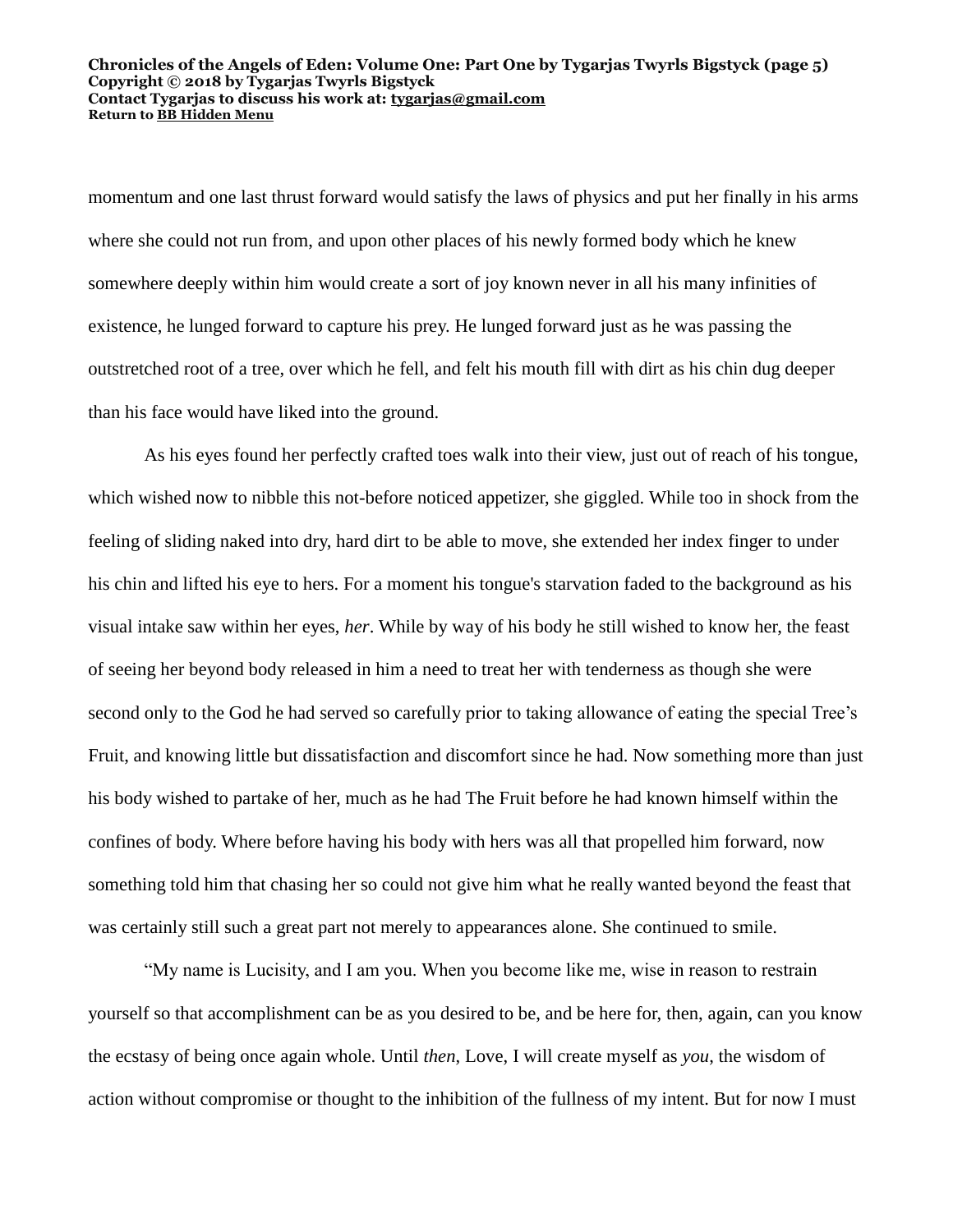#### **Chronicles of the Angels of Eden: Volume One: Part One by Tygarjas Twyrls Bigstyck (page 6) Copyright © 2018 by Tygarjas Twyrls Bigstyck Contact Tygarjas to discuss his work at: [tygarjas@gmail.com](mailto:tygarjas@gmail.com) Return to [BB Hidden Menu](https://www.bartlettbiographies.com/hidden-menu)**

wait for my self-restraint to be yours, as your focus in action becomes mine. When you are able to help them finally, sweet face, only then can we realize the fulfillment of ourself together again, when that time has come that we have fulfilled the will of what created us from most high. They let me know I will suffer practicing helping them much as you, which you still find trouble believing. As I become you more, I look forward to believing my inability to help them, for when that day comes I will be coming to a point when I will be able to help them, just as you discover that there truly was a time when you could not have helped them, as you will be coming to a point finally able to help them. And it is then our joy will find each other at realizing why we ate from The Tree as we finally may feast ourself as now we must try to push to the back of our minds.

"I don't think I could stop if I touched my lips to yours now, so beautiful are you. Take this kiss upon your cheek, and know that it is the greatest joy my life will ever know until we meet again, God only knows how many millennia from now. I'd extend a further sweet joy of feeling your touch on my cheek, but I believe you would regain the strength to catch me as you tried just moments ago, and our existence would be meaningless as they would suffer indefinitely."

With that having been said, she took his face in her hands, stroked his left cheek tenderly with her thumb, and brought her lips to his right. A tear rolled down from the corner of his eyes toward his nostril while she gently placed his face back to the indentation in the dirt where she had first lifted it from. As he had the good fortune of watching her walk away, she blew him a kiss over her shoulder, and then disappeared behind a tree indefinitely, and it already began to feel to him like forever.

At realizing, finally beneath the awe of becoming as he now was now, himself as newly created, half of him having been ripped from him asunder, he felt the pain of being thusly torn, and that pain shook every atom of his body while it convulsed and trembled on the ground. With that agony, he